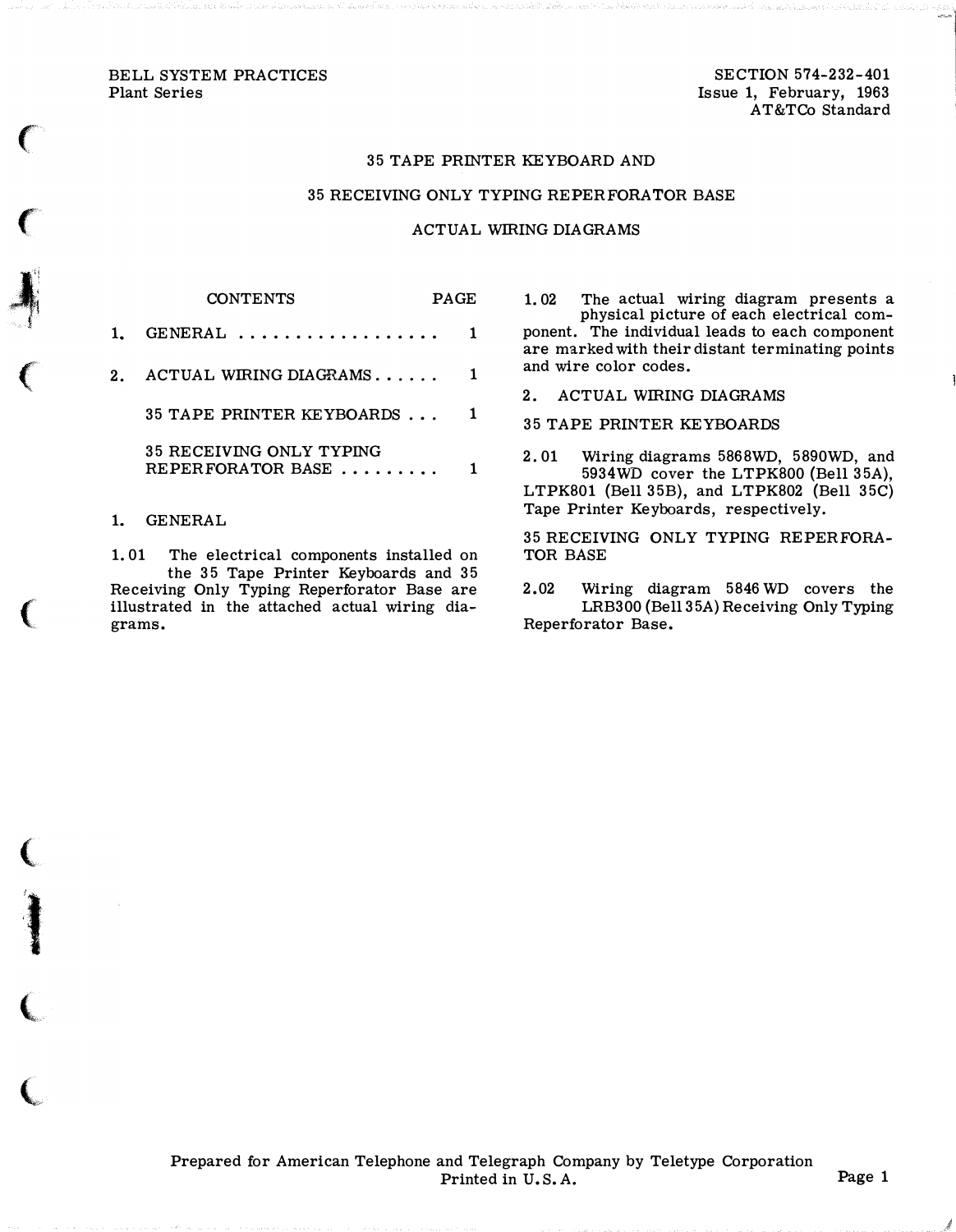|                | <b>NOTES</b><br>WIRING LEGEND                                                                                                                                                                                                                                                                                                                                                                                      |    |                                                                              |
|----------------|--------------------------------------------------------------------------------------------------------------------------------------------------------------------------------------------------------------------------------------------------------------------------------------------------------------------------------------------------------------------------------------------------------------------|----|------------------------------------------------------------------------------|
| $\mathbf{l}$ . | - DISTANT TERMINATING AREA<br>- DISTANT TERMINAL DESIGNATION<br>$A - I - W - BL$                                                                                                                                                                                                                                                                                                                                   |    |                                                                              |
|                | LWIRE COLOR CODE                                                                                                                                                                                                                                                                                                                                                                                                   |    | CABLE ASS                                                                    |
| 2.             | COLOR CODE<br><b>BK-BLACK</b><br>W-BK-WHITE-BLACK<br>BR-BROWN<br>$W-R$ -WHITE-RED<br><b>O-ORANGE</b><br>$W-O - WHITE-ORANGE$<br>$W-Y - WHITE - YELLOW$<br>Y-YELLOW<br><b>G-GREEN</b><br>W-G -WHITE-GREEN<br>W-BL-WHITE-BLUE<br><b>BL-BLUE</b><br>$W-S$ -WHITE-SLATE<br>P-PURPLE<br>$BK-R - BLACK - RED$<br>S-SLATE<br>BK-Y -BLACK-YELLOW<br>W-WHITE<br>BK-G -BLACK-GREEN<br>BK-S-BLACK-SLATE<br>BR-G - BROWN-GREEN |    | LAMP HOLD<br>159592<br>$\frac{(\mathsf{I})}{\mathsf{I}}$<br>(2)              |
|                | BR-BL-BROWN-BLUE<br>R-BR-RED-BROWN<br>$9-Y - RED-YELLOW$<br>$R-BL - RED-BLUE$<br>$R-S - RED-SLATE$<br>O-S - ORANGE-SLATE<br>BL-G-BLUE-GREEN<br>BL-S-BLUE-SLATE<br>CONNECT 151819 STRAP ON BASE GROUND TO<br>3. REAR SPACER MOUNTING SCREW ON TAPE<br>CONTAINER ASSEMBLY.                                                                                                                                           |    | ΤU<br>TAPE OUT SWITC<br>194220                                               |
|                | 4. X INDICATES 18 GA. WIRE.                                                                                                                                                                                                                                                                                                                                                                                        |    |                                                                              |
|                | 5. ALL CONNECTORS ARE VIEWED FROM<br>SOLDER TERMINAL END.                                                                                                                                                                                                                                                                                                                                                          | LS | 6<br>$\overline{\mathbf{3}}$<br>$\ddot{ }$<br>$\mathbf{z}$<br>5 <sub>5</sub> |
|                |                                                                                                                                                                                                                                                                                                                                                                                                                    |    |                                                                              |
|                |                                                                                                                                                                                                                                                                                                                                                                                                                    |    |                                                                              |
|                |                                                                                                                                                                                                                                                                                                                                                                                                                    |    |                                                                              |
|                |                                                                                                                                                                                                                                                                                                                                                                                                                    |    |                                                                              |
|                |                                                                                                                                                                                                                                                                                                                                                                                                                    |    |                                                                              |
|                |                                                                                                                                                                                                                                                                                                                                                                                                                    |    |                                                                              |

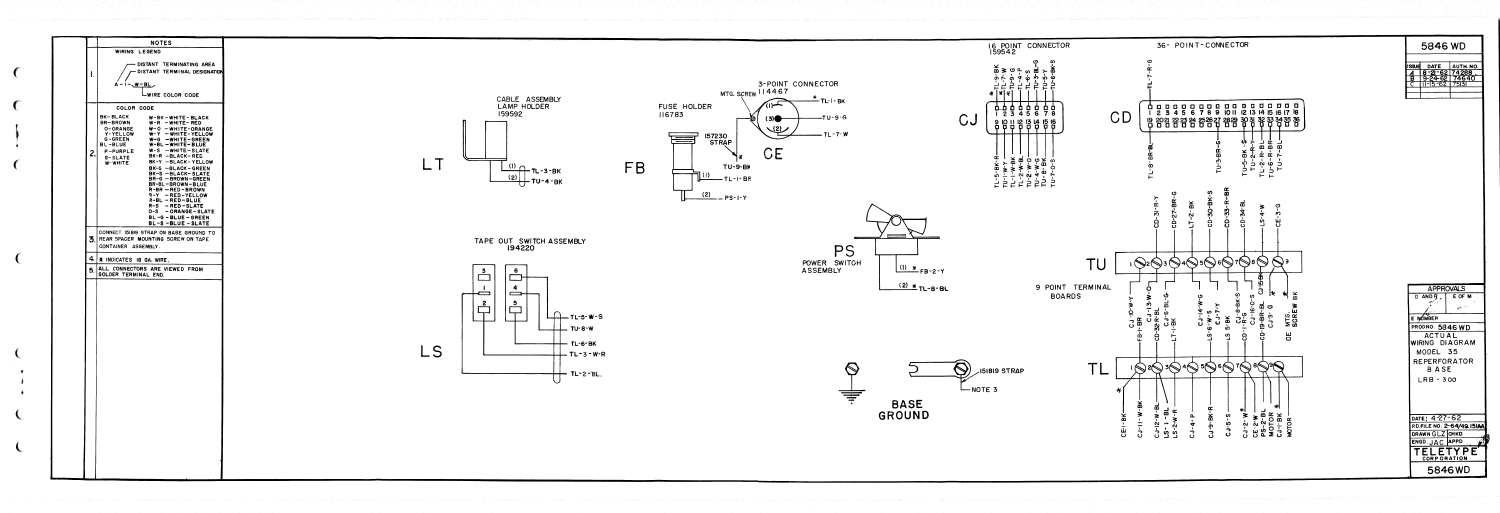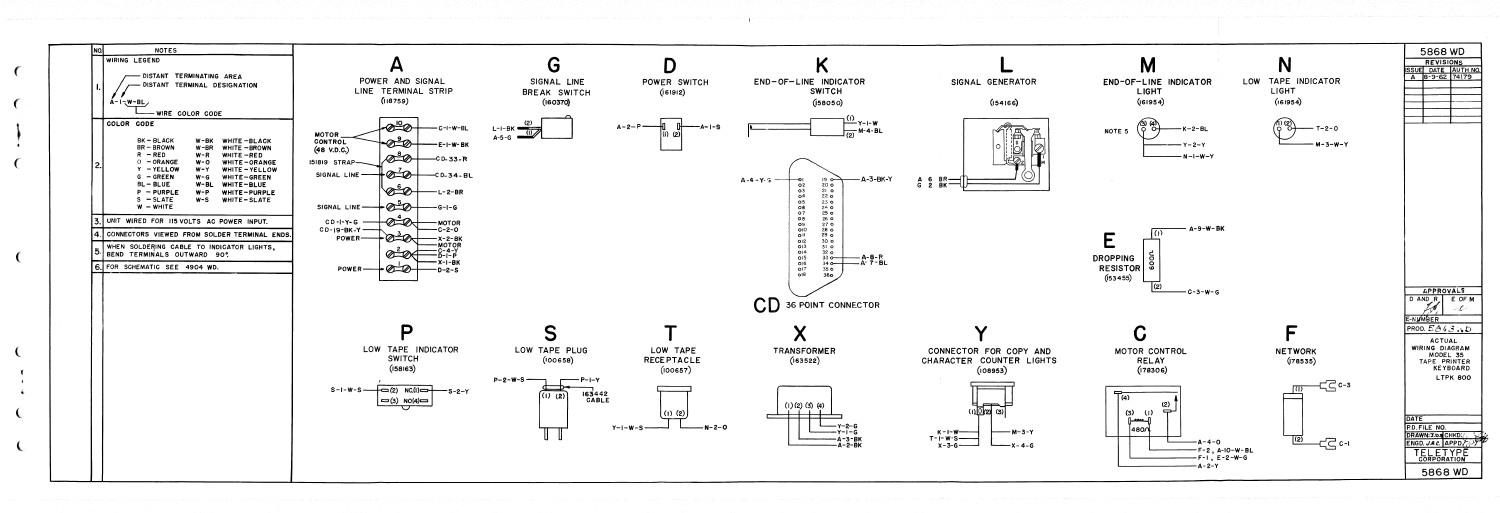